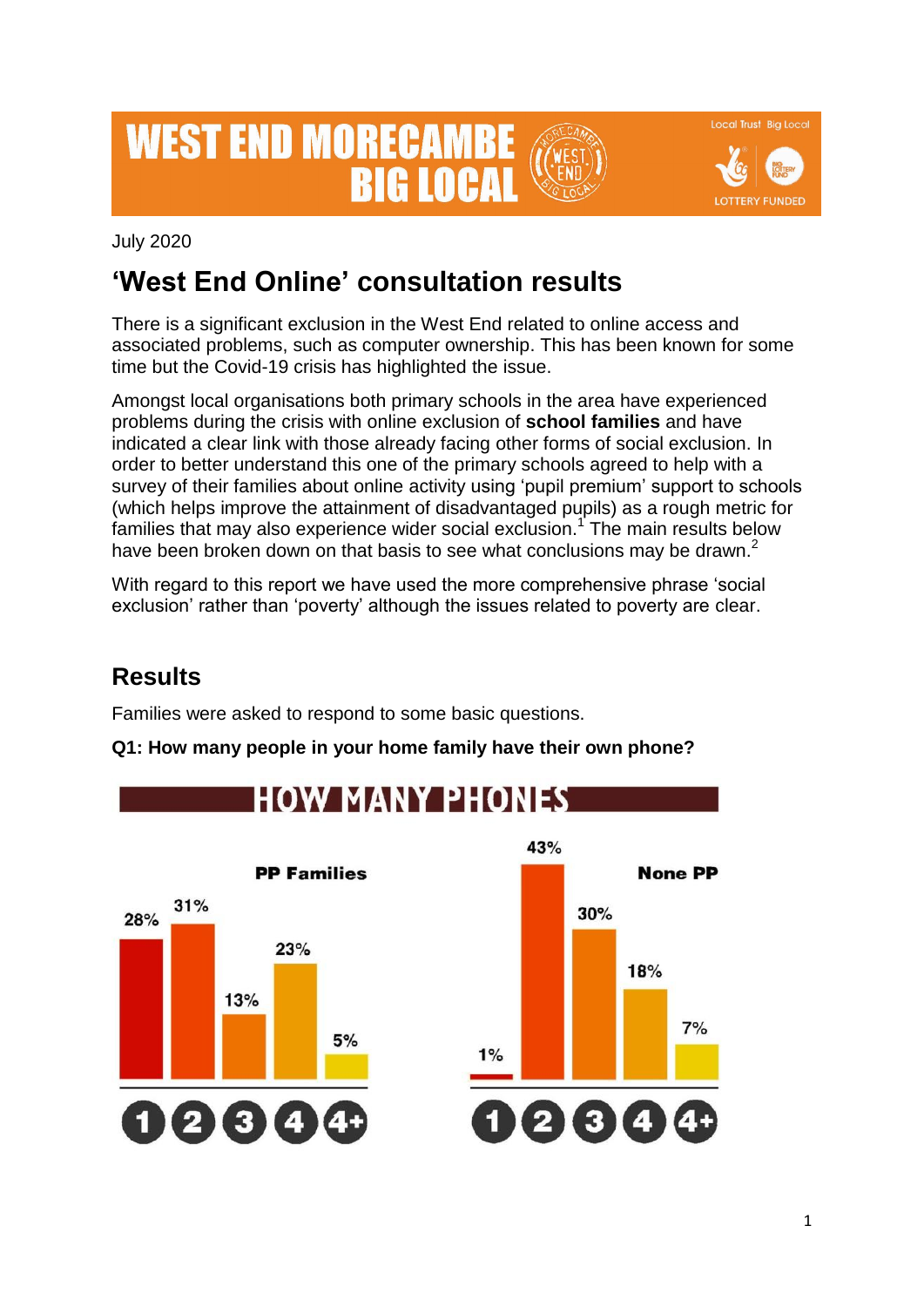The results show a clear shift in emphasis for those having significantly less numbers of phones per family and therefore less potential access through them. It is of some note that 28% families within the pupil premium criteria had only one household phone compared to 1% of other families.<sup>3</sup>



**Q2: Can you tell us what online activity those phones are used for…**

The layout of the questionnaire meant some responded to this question as a single choice and others followed the intended multiple options answers. Therefore we can only infer some potential prioritisation rather than any exact use of phones.



#### **Q3: How many computers / tablets do you have in your family home?**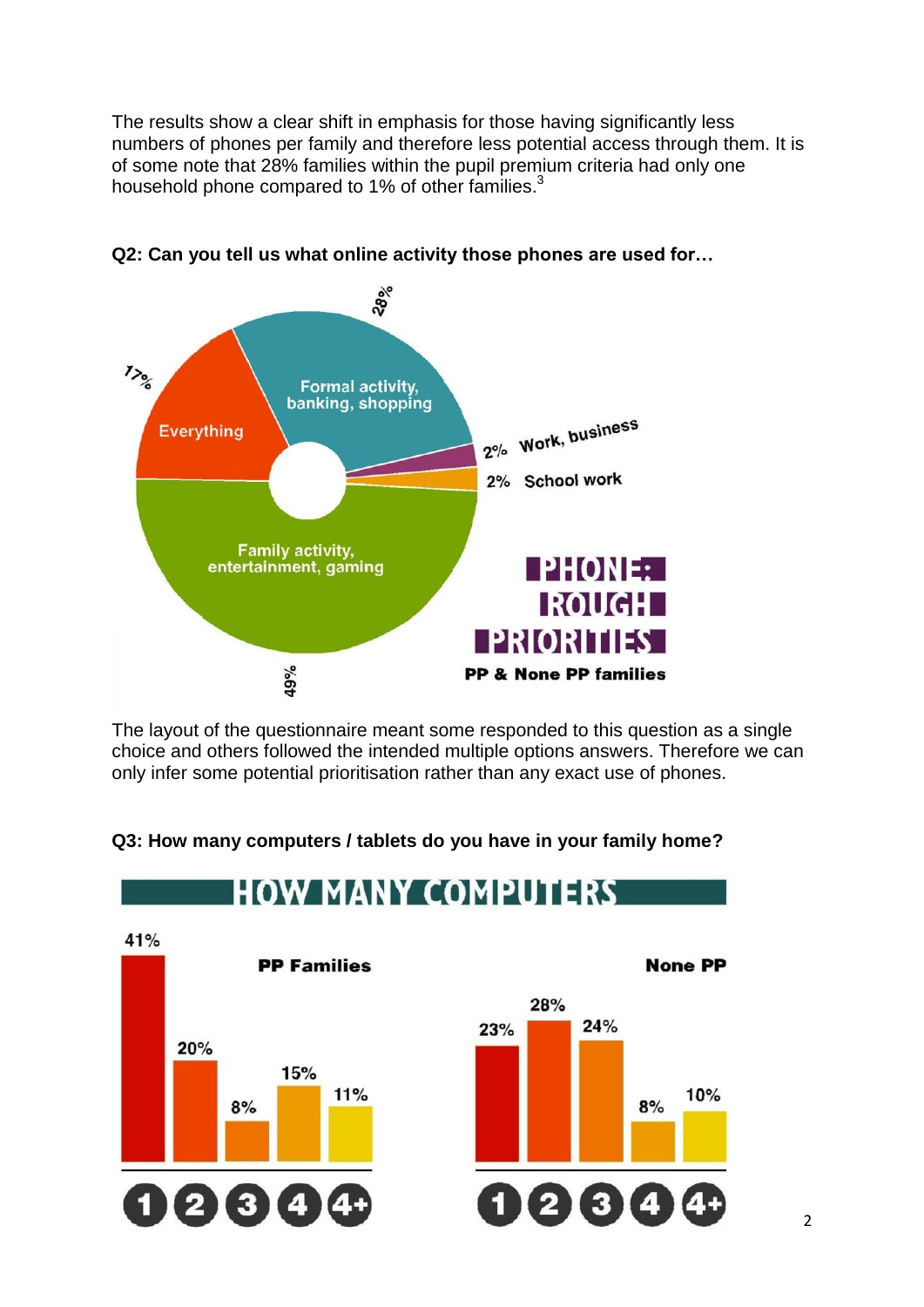Those families meeting the pupil premium criteria are far less likely to have multiple computers to use or share compared with other families that show a much more even spread. Breaking down the figures for those owning between 1 and 3 devices shows those meeting pupil premium criteria own approximately one third of the number of devices that other families own.<sup>4</sup> A small percentage of families indicated having no computers at all.





Again the layout of the questionnaire meant some responded to this question as a single choice and others followed the intended multiple options answers, so we can only infer potential prioritisation rather than an exact usage of devices. <sup>5</sup> Comparison with answers on phone priorities shows some interesting differences.

Two families indicated they had no computer devices at all and it may be useful to note for future reference that some respondents identified devices in their homes individually for purely work or recreational purpose, rather than combined function.

#### **Q5: Do you have problems with either phones or computers in terms of access or working online? Please tell us what they are...**

Looking at the graph (below) we can again note the contrast for those within the pupil premium criteria is marked, with 31% experiencing problems compared to 11%. Even collectively the results show that nearly one fifth of families in the West End experience problems of one kind or another in term on online access.

The problems identified were the same across all families. Reasons included old or failing equipment and software, along with poor connectivity of device or the location.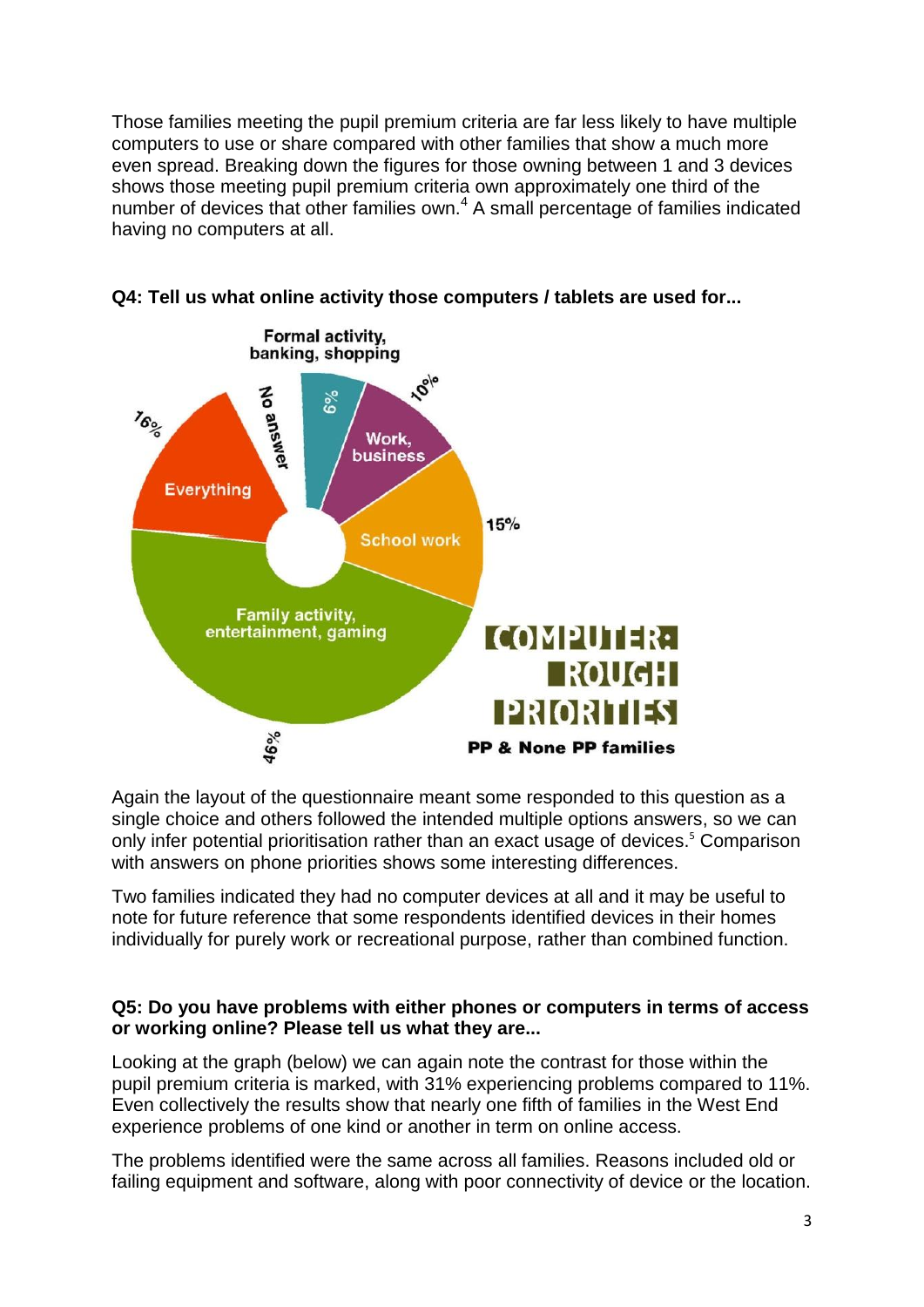The practical challenge of not having enough devices to share was a noted response. One comment summarises this - "One laptop between myself and three children causes arguments. My laptop was provided by my work to assist me when working from home. The children also need it for school work."



#### **Q6: Do you have problems with costs of equipment or things like data costs and charges? Please tell us what they are...**

The contrast between families meeting pupil premium criteria is again marked with 18% experiencing problems compared to 4%. Problems included (a) unaffordability of additional devices, (b) low income and (c) the high cost of data / installation.